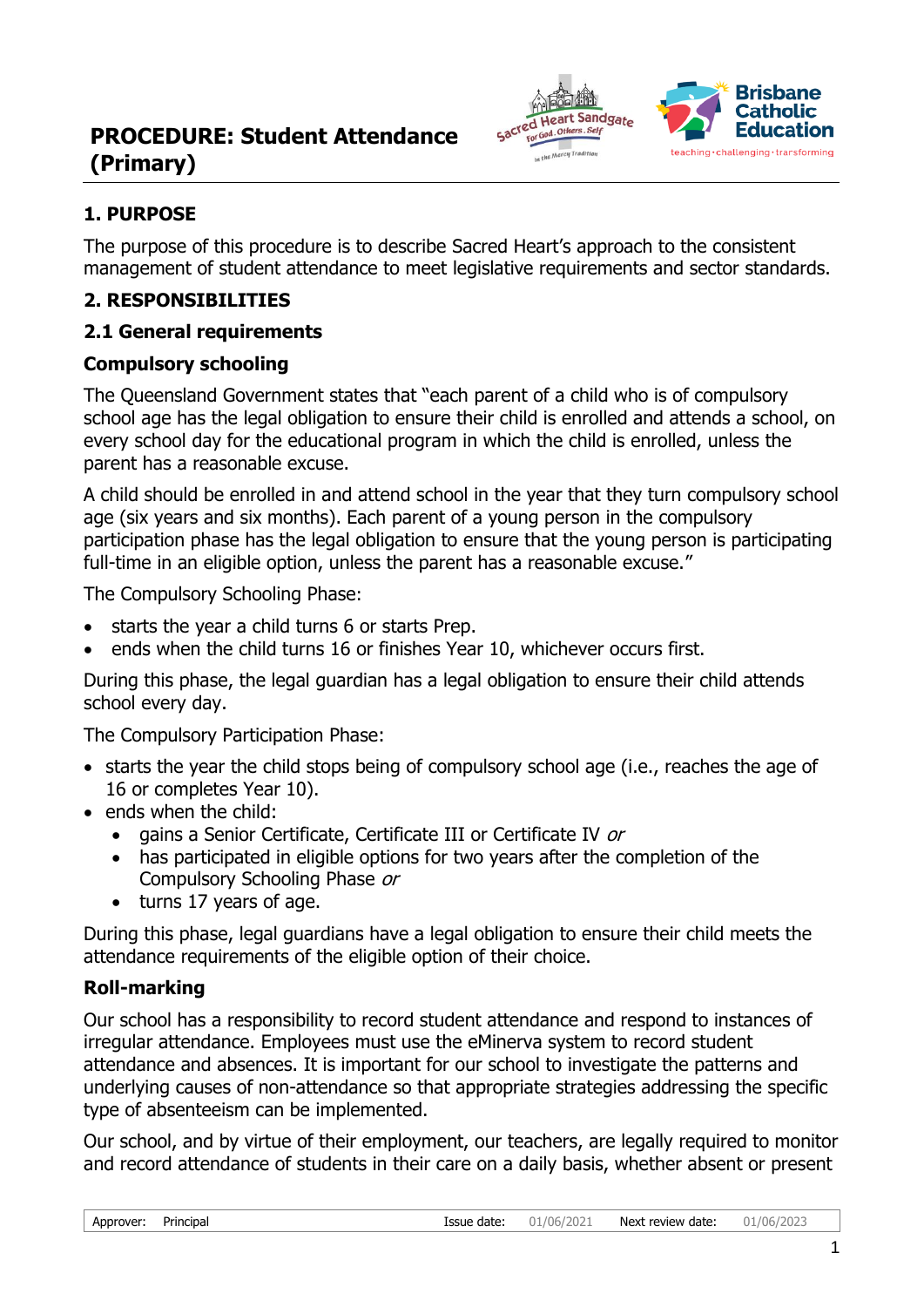

in class, on excursion or at a school-based activity.

#### **Student attendance level**

Students, legal guardians, and employees work together to ensure all students meet the school expectation of 90% or above attendance and zero unexplained absences.

90% attendance equates to 5 days absence per term and 10 days absence per semester.

#### **2.2 Roles and responsibilities**

| <b>Role</b>              | <b>Responsibilities</b>                                                                                                    |
|--------------------------|----------------------------------------------------------------------------------------------------------------------------|
| Principal                | implement this procedure<br>$\bullet$                                                                                      |
|                          | manage student attendance in consultation with the school                                                                  |
|                          | community                                                                                                                  |
|                          | engage with families to proactively promote high levels of<br>student attendance                                           |
|                          | monitor non-attendance and re-engage students in                                                                           |
|                          | partnership with parents/legal guardians                                                                                   |
|                          | ensure compliance of data entry in alignment with eMinerva<br>requirements                                                 |
|                          | ensure employees are made aware of BCE's Student                                                                           |
|                          | Attendance policy and this procedure                                                                                       |
|                          | ensure a link to this procedure is provided to relief staff                                                                |
|                          | (i.e., published on school portal)                                                                                         |
|                          | record and report attendance data in annual reviews                                                                        |
|                          | ensure relief staff are entered into WSS timesheets in order                                                               |
|                          | to gain access to eMinerva                                                                                                 |
|                          | ensure eMinerva training is part of the induction process for<br>new employees and annual training for existing employees. |
| Employees with roll-     | ensure data is entered into eMinerva in an accurate and<br>$\bullet$                                                       |
| marking responsibilities | timely manner, at least twice per day                                                                                      |
|                          | for any student absent from school without explanation,<br>$\bullet$                                                       |
|                          | report and follow up on the same day as the day of the                                                                     |
|                          | absence to parents/legal guardians using Parent SMS                                                                        |
|                          | follow up on eMinerva notifications of unexplained absences                                                                |
|                          | inform Principal of unexplained or 3+ days of absence with                                                                 |
|                          | an explanation.                                                                                                            |

#### **3. PROCEDURE**

| <b>Activity</b>           | <b>Requirement</b>                                                                                                                                             |
|---------------------------|----------------------------------------------------------------------------------------------------------------------------------------------------------------|
| <b>Attendance Marking</b> | Attendance must be marked for all students each morning and<br>afternoon by the class teachers<br>The Administration Officer must check this has been done for |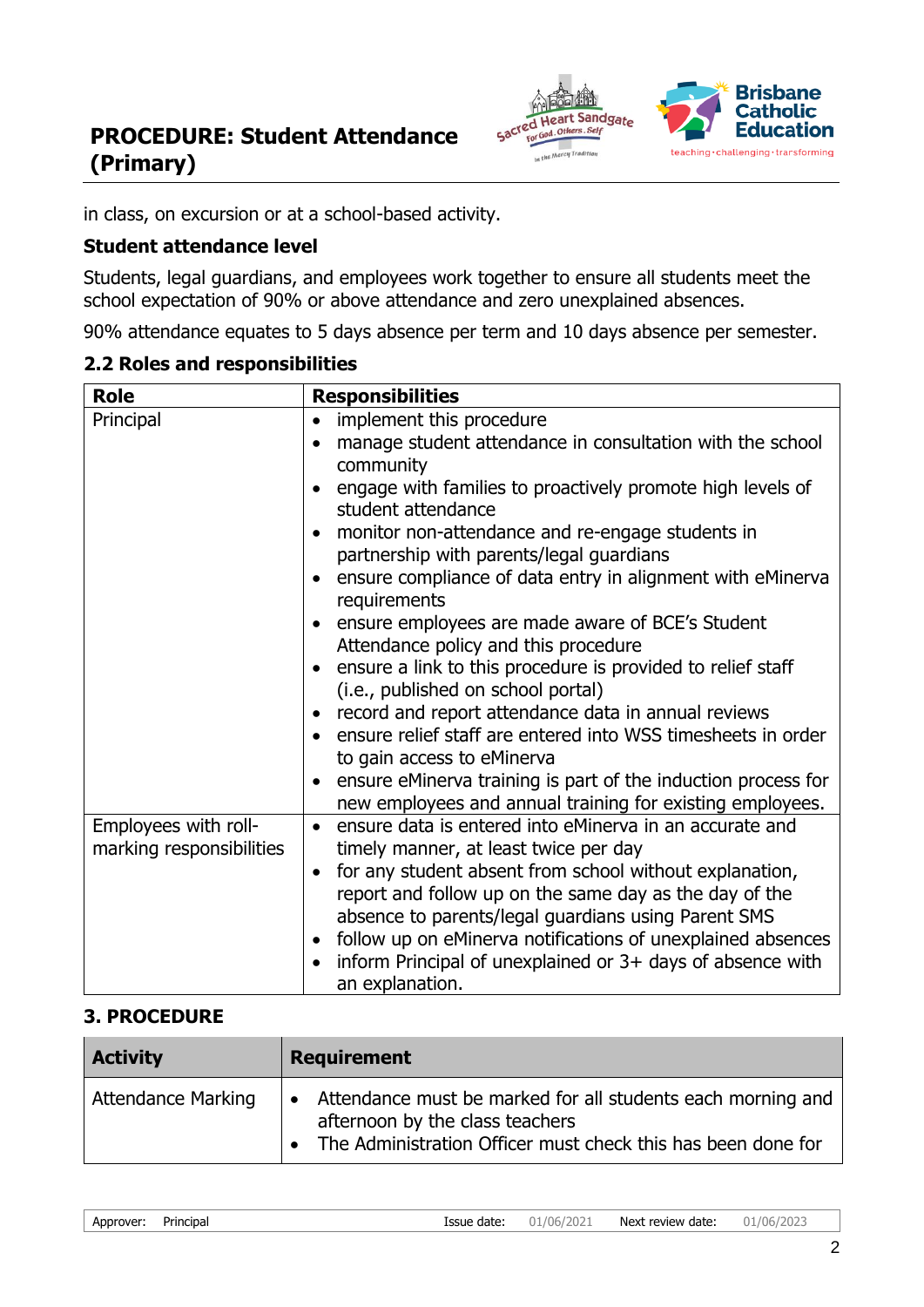

| <b>Activity</b>                   | <b>Requirement</b>                                                                                                                                                                                                                                                                                                                                                                                                                                                                                                                                                                                                                                                                                                                                                                                                                                         |
|-----------------------------------|------------------------------------------------------------------------------------------------------------------------------------------------------------------------------------------------------------------------------------------------------------------------------------------------------------------------------------------------------------------------------------------------------------------------------------------------------------------------------------------------------------------------------------------------------------------------------------------------------------------------------------------------------------------------------------------------------------------------------------------------------------------------------------------------------------------------------------------------------------|
|                                   | classes at 9.15am and 2.15 pm daily<br>A phone call must be made to the teacher if the class roll is<br>$\bullet$<br>not marked on time<br>A phone call must be made to the teacher if the class roll is<br>$\bullet$<br>not marked.<br>The APA/APRE must be advised of unmarked and incorrectly<br>$\bullet$<br>marked rolls.<br>Incorrectly marked rolls must be corrected by the teacher<br>$\bullet$<br>responsible for the class.                                                                                                                                                                                                                                                                                                                                                                                                                     |
| Present Categories in<br>eMinerva | Students who are:<br>$\bullet$<br>in class must be marked 'Present - In Class'<br>$\bigcirc$<br>in an alternate learning activity must be marked<br>$\circ$<br>'Present - Alternate Learning Activity'<br>with Guidance Counsellors must be marked as<br>$\circ$<br>'Present - In-School Appointment'<br>in sick bay must have their attendance category<br>$\circ$<br>changed to 'Present $-$ In Sick Bay' by the office<br>personnel<br>participating in activities (excursion, camps etc.)<br>$\circ$<br>must be marked by the teacher responsible for the<br>activity<br>These attendance categories must not be changed, unless<br>the student is present in class and then the category must be<br>changed to 'Present - In Class'<br>Students must only be marked as 'Present – Not Required to<br>Attend' upon instruction from School Leadership. |
| Absent Categories in<br>eMinerva  | Students who are:<br>$\bullet$<br>not in class, and notification has not been received<br>$\circ$<br>from a parent/legal guardian, must be marked 'Absent<br>- Unexplained'<br>not in class, and notification has been received from a<br>$\circ$<br>parent/legal guardian, must be marked 'Absent -<br>Explained'<br>When marking the roll, if teachers have received written<br>information from the parent/legal guardian regarding a<br>student's absence from school, the teacher must enter the<br>details (including absence category) into a log in eMinerva<br>If the parent/legal guardian has informed the office of the<br>$\bullet$<br>absence, the school officer must enter these details into a log                                                                                                                                        |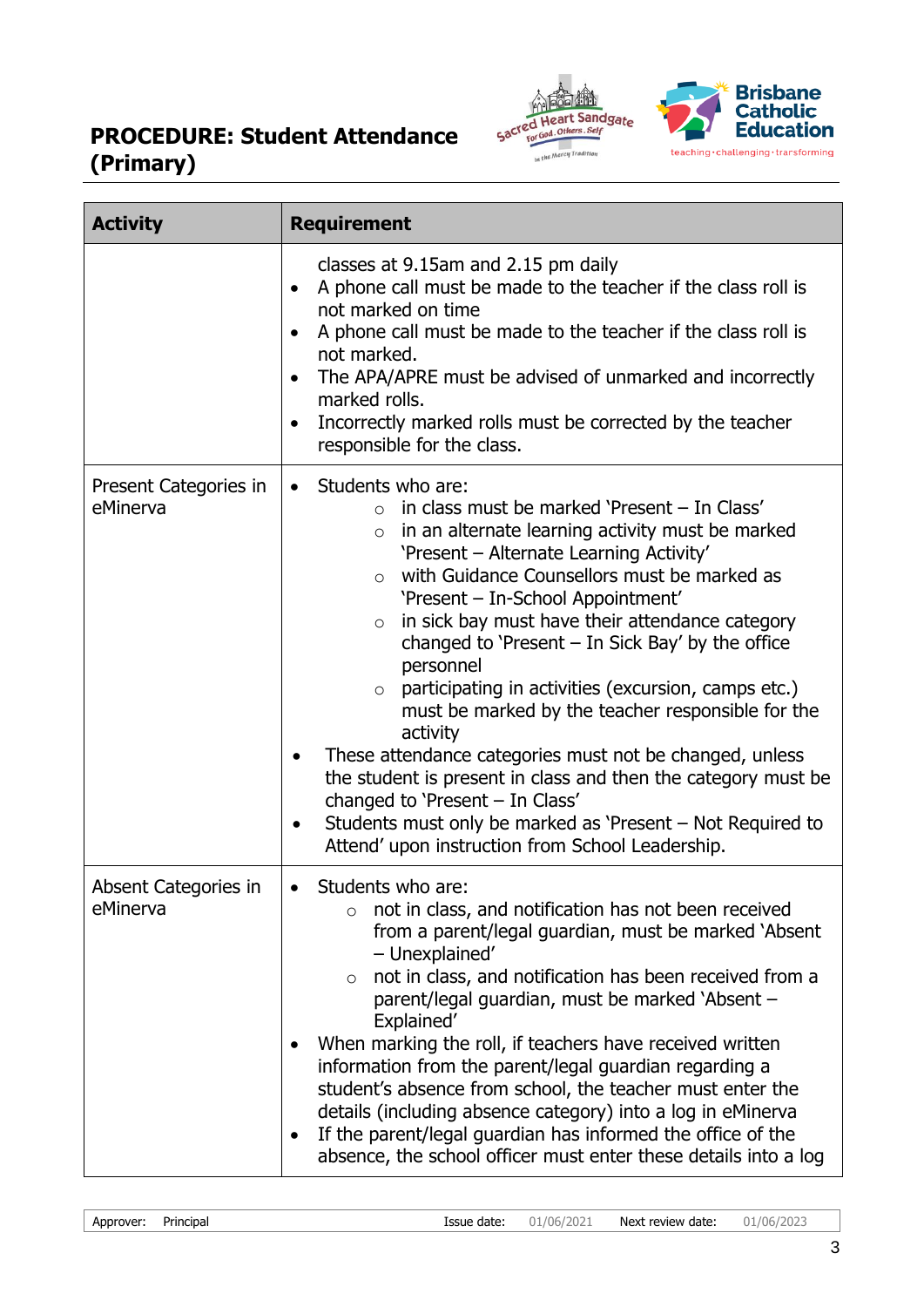

| <b>Activity</b>         | <b>Requirement</b>                                                                                                                                                                                                                                                                                                                                                                                                                                                                                                                                                                                                                                                                                                                                                                                                                                                                                                                                                                                                                              |
|-------------------------|-------------------------------------------------------------------------------------------------------------------------------------------------------------------------------------------------------------------------------------------------------------------------------------------------------------------------------------------------------------------------------------------------------------------------------------------------------------------------------------------------------------------------------------------------------------------------------------------------------------------------------------------------------------------------------------------------------------------------------------------------------------------------------------------------------------------------------------------------------------------------------------------------------------------------------------------------------------------------------------------------------------------------------------------------|
|                         | in eMinerva<br>Class teachers must enter any information regarding future<br>planned absences of students by entering a Notified Absence<br>into e-Minerva<br>For any student absent from school without explanation, the<br>school must report to the parent/legal guardian on the day of<br>the absence<br>If a student is away for three (3) consecutive days (or earlier<br>if concerned), the class teacher must contact the parent/legal<br>guardian<br>If a student has been previously marked 'Present at school',<br>but they are not in class without permission, the teacher must<br>ring the office and advise that the student is not present.<br>Office personnel must inform school leadership that the<br>student is missing. They must then attempt to locate the<br>student who must be managed under the school's Student<br>Behaviour Support Plan<br>Students must only be marked as 'Absent – Not Required to<br>Attend', 'Absent - Truant' or 'Absent - Internal Suspension'<br>upon instruction from school leadership. |
| Unexplained<br>Absences | A notification must be sent to the student's parent/legal<br>guardian on the same day once an unexplained absence has<br>been identified. The class teacher must follow up any<br>unexplained absences by contacting the student's parent/legal<br>quardian<br>If a child protection order is in place, then the Child Safety<br>$\bullet$<br>Officer must be notified, as well as the legal guardian<br>Past unexplained absences are indicated by the red<br>Unexplained Absence Alert icon on class rolls. When the class<br>teacher receives written explanation of the absence from the<br>student's legal guardian, they must update the absence<br>category and enter details into eMinerva.                                                                                                                                                                                                                                                                                                                                             |
| <b>Late Arrivals</b>    | A student is considered to have arrived late any time after the<br>8.25 am bell on a school day<br>All students arriving late must sign in at the office and must<br>be given a late slip. This slip must be presented to the teacher<br>when arriving in class. If they do not have a late slip, they<br>must be sent to the office to sign in<br>If class teachers observe a student has made a habit of                                                                                                                                                                                                                                                                                                                                                                                                                                                                                                                                                                                                                                      |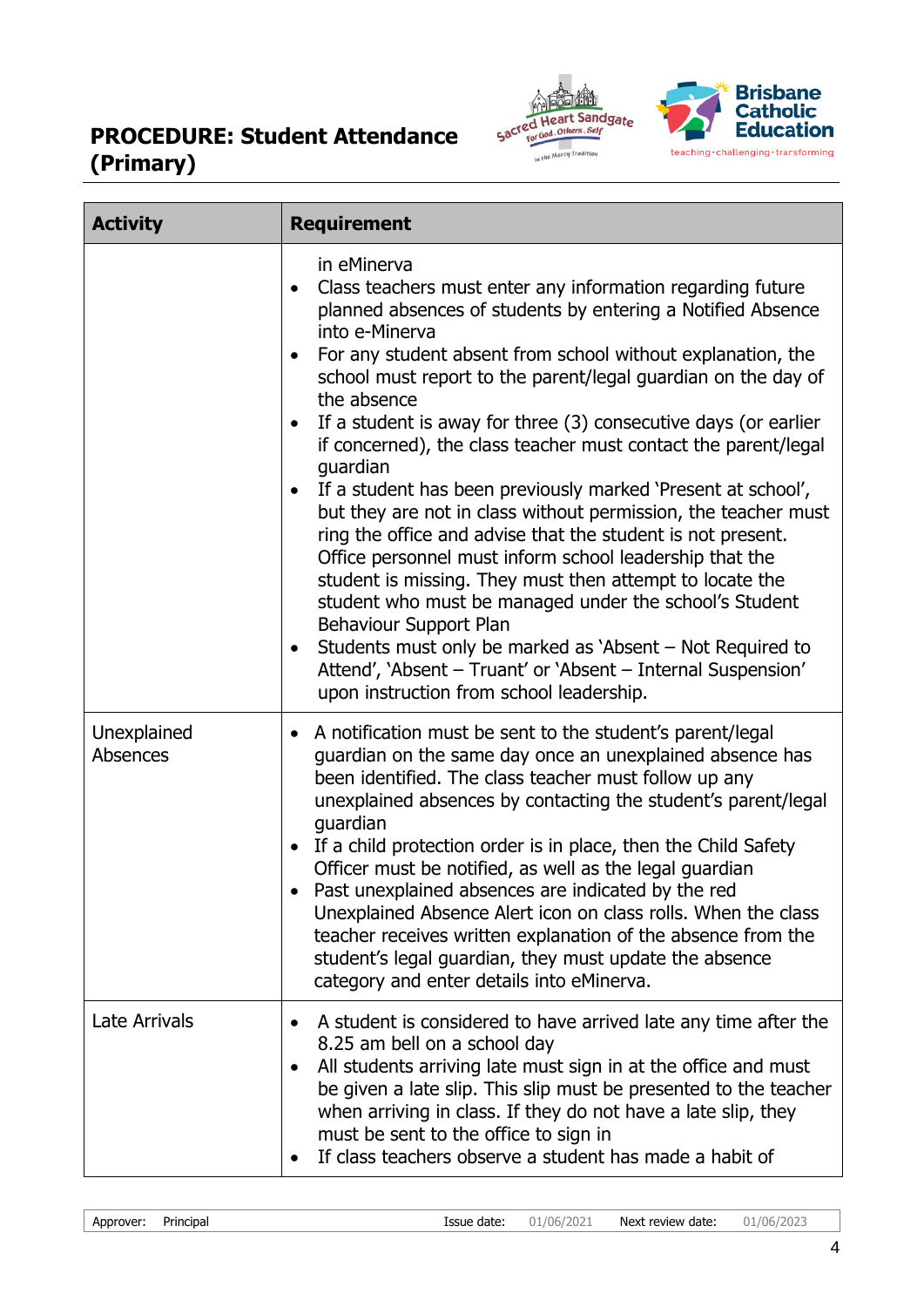

| <b>Activity</b>                          | <b>Requirement</b>                                                                                                                                                                                                                                                                                                                                                                                                                                                                                                                                                                                                                                                         |
|------------------------------------------|----------------------------------------------------------------------------------------------------------------------------------------------------------------------------------------------------------------------------------------------------------------------------------------------------------------------------------------------------------------------------------------------------------------------------------------------------------------------------------------------------------------------------------------------------------------------------------------------------------------------------------------------------------------------------|
|                                          | arriving late, or is late for three consecutive days, they must<br>contact the student's parent/legal guardian as per this<br>procedure.                                                                                                                                                                                                                                                                                                                                                                                                                                                                                                                                   |
| <b>Early Departures</b>                  | A student is considered to have departed early any time<br>$\bullet$<br>before 2.45pm on a school day. The office will contact the<br>classroom and request the student meet the parent/legal<br>guardian at the office.                                                                                                                                                                                                                                                                                                                                                                                                                                                   |
| <b>SMS Messages</b>                      | Unexplained Absences: An SMS message must be sent to the<br>$\bullet$<br>student's parent/legal guardian on the same day once an<br>unexplained absence has been identified.<br>If a parent/legal guardian contacts the school after receiving<br>an incorrect message cause by incorrect roll-marking, the call<br>will be put through to the classroom teacher to confirm that<br>the student is at school.<br>Any incorrect messages cause by incorrect roll-marking must<br>be made known to the APA/APRE. The teacher must follow<br>up by telephoning the student's parent/legal guardian.                                                                           |
| Non-Marking of<br><b>Electronic Roll</b> | If the school computer system is offline, hard copies of all<br>$\bullet$<br>class rolls must be provided by the office. Once the system is<br>online the class teacher must mark the roll in eMinerva so that<br>the records are correct. This may be done the next day, if<br>necessary. Only administrators can amend marked rolls in<br>consultation with the APA/APRE<br>In the event of an emergency evacuation, hard copies of rolls<br>must be taken to the evacuation area and be marked by class<br>teachers. Class teachers must advise the APA/APRE of any<br>unexplained absentees<br>During an emergency lockdown, the roll must not be marked.<br>$\bullet$ |
| <b>Activities</b>                        | An activity must be entered into eMinerva for students<br>attending excursions, camps, and other school-based activities<br>A yellow alert will appear next to the student's name on class<br>rolls to indicate the student has a timetable clash. The activity<br>must be marked by the employee responsible for the event,<br>e.g., 'Present - Work Study'; 'Present - Excursion'. This<br>attendance category will automatically inherit through the rest<br>of the student's timetable for the day<br>These attendance categories must not be changed, unless the                                                                                                      |